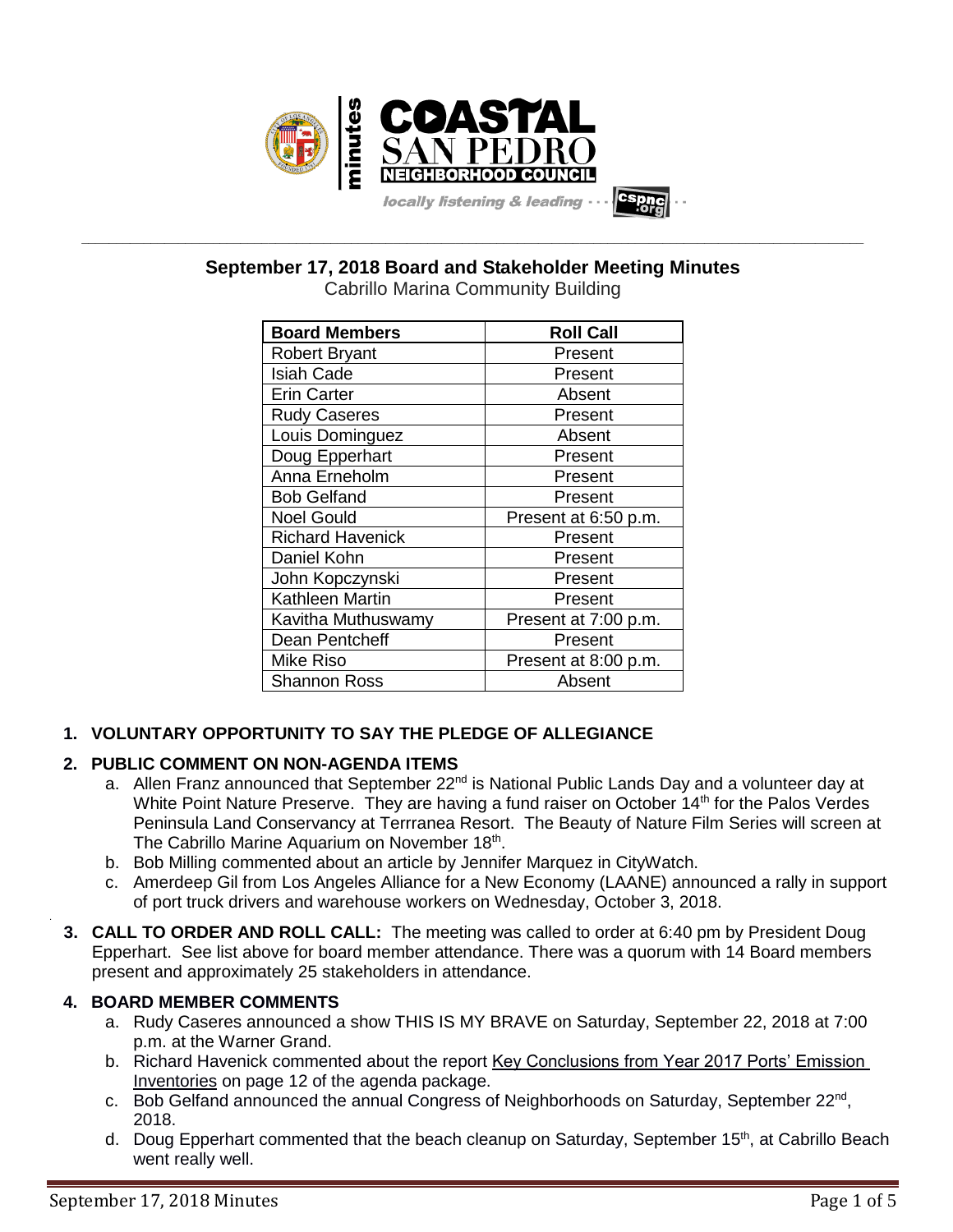**5. APPROVAL OF PRIOR MEETING MINUTES** – The August 20, 2018 meeting minutes – Approved as corrected without objection.

# **6. REPORTS FROM GOVERNMENT AGENCY REPRESENTATIVES**

- a. **Councilman Joe Buscaino** San Pedro Field Deputy Ryan Ferguson
	- i. Mr. Ferguson provided a written report which included some of the following.
	- ii. Elks Lodge rebuild update, exterior walls and hardscape are almost complete.
	- iii. The Mesa 22 Development is currently building foundations for the homes.
	- iv. Rancho San Pedro redevelopment update, the Housing Authority of the City of Los Angeles (HACLA) Board of Commissioners is having a meeting on August 23<sup>rd</sup>, they recommended that they start a 90 day exclusive negotiation period with The Richman Group and One San Pedro Collaborative.
	- v. Mr. Ferguson answered questions from the board and stakeholders.
- b. **LAPD** Senior Lead Officer Winter
	- i. Officer Winter gave a brief overview of crime statistics for the area for the month of June.
	- ii. The BRT music festival went very well with no real problems.
	- iii. Officer Winter answered questions from the board and stakeholders.
- c. **Port of Los Angeles Port Police** Aldo Morales, Maritime Community Relations Officer
	- i. Officer Morales gave a brief overview of crime statistics for the port area.
	- ii. Officer Morales answered questions from the board and stakeholders.
- d. **Port of Los Angeles** Augie Bezmalinovich
	- i. The next meeting of the Board of Harbor Commissioners is Thursday, September  $20<sup>th</sup>$ , at 6:30 p.m. at the Port Administration Building
	- ii. The San Pedro Public Market demolition continues.
	- iii. Fleet Week was very successful and drew approximately 250,000 people.
	- iv. Mr. Bezmalinovich answered questions from the board and stakeholders.
- e. **Department of Neighborhood Empowerment (DONE)** Obiamaka Ude, Neighborhood Council Advocate
	- i. There will be a workshop in San Fernando Valley for small businesses who want to do business with the City.
- f. **Congresswoman Nanette Barragan** Morgan Roth Field Representative Not present
- g. **Assembly Member O'Donnell** Sarah Patterson, San Pedro Field Representative Not present
- h. **Senator Steven Bradford** Brenda Baker, District Representative Not present
- i. **Office of Mayor Garcetti** Manny Lopez, Harbor Area Representative Not Present

## **7. MOTION OPPOSING SB 831, AN ACT TO AMEND GOVERNMENT CODE REGARDING ACCESSORY DWELLING UNITS** – Planning & Transportation Committee – Item tabled without objection.

*Resolved,* the Coastal San Pedro Neighborhood Council opposes Senate Bill 831, an act to amend Government Code regarding accessory dwelling units, and shall file a Community Impact Statement (text follows) on any relevant City of Los Angeles Council action and shall send a letter (text follows) to Senator Steven Bradford.

## *Community Impact Statement for Los Angeles City Council*

The Coastal San Pedro Neighborhood Council opposes SB 831, legislation that seeks to remove local government zoning and land use regulations regarding accessory dwelling units (ADUs) and urges the City to include opposition to this measure in their legislative program. State legislation already removes much of the local autonomy by requiring the city to allow second units on any existing R1 (single family) property. The proposed SB 831 would further restrict the City's ability to regulate such units by removing the City's ability to include lot coverage standards and prohibiting the consideration of square footage of a proposed accessory dwelling unit when calculating an allowable floor-to-area ratio or lot coverage ratio for the lot. It would require that an application for an ADU be approved or disapproved within 60 days and if the City does not act within 60 days, then the application shall be deemed approved. It would prohibit requiring that off-street parking spaces be replaced when a garage, carport, or covered parking structure is demolished or converted into an ADU and would not allow the City to require owner occupancy by the permit applicant.

#### *Letter to State Senator Steven Bradford, 35th District*

The Coastal San Pedro Neighborhood Council opposes SB 831, legislation that seeks to remove local government zoning and land use regulations regarding accessory dwelling units (ADUs) and urges you to vote against it.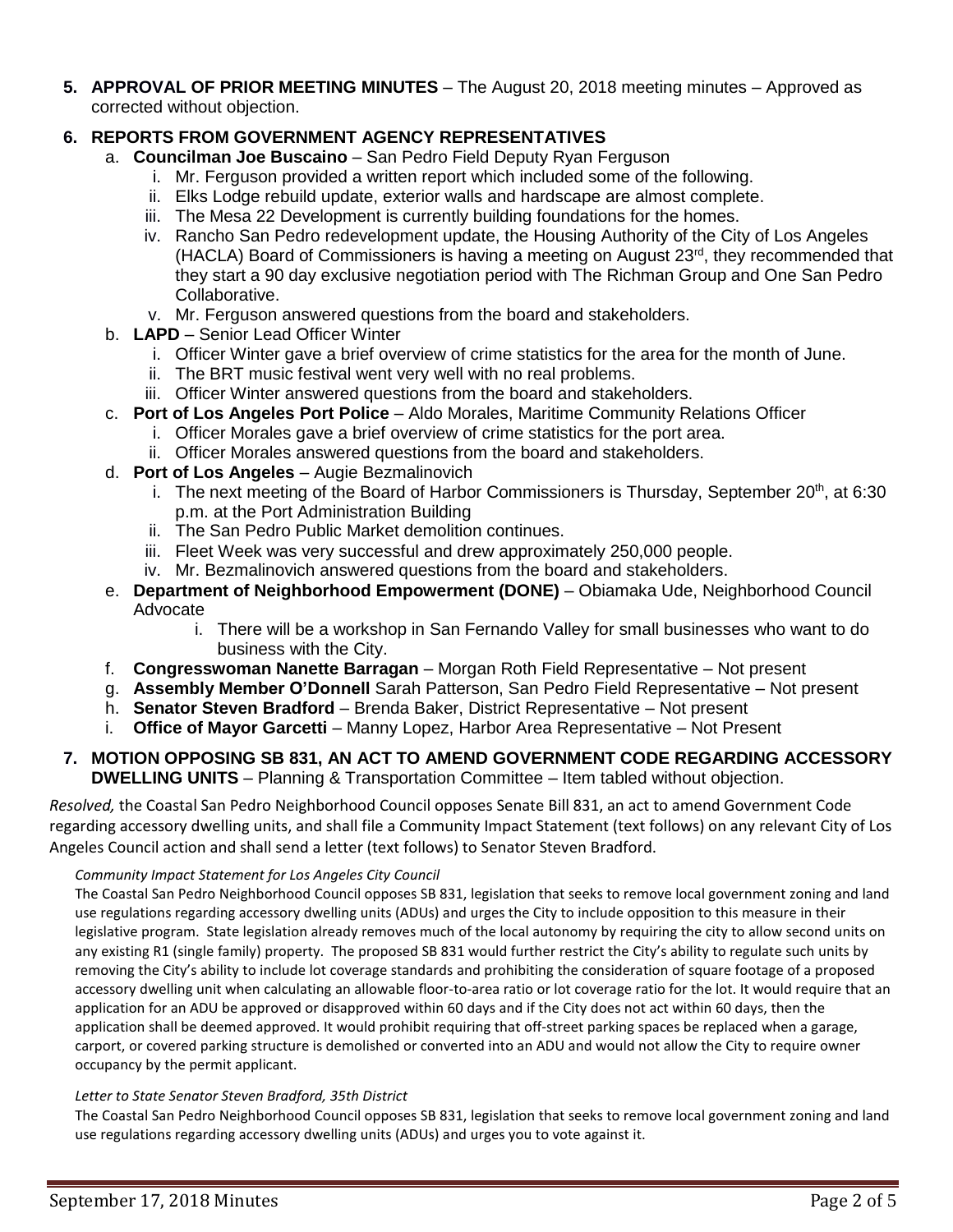State legislation already removes much of the local autonomy by requiring the city to allow second units on any existing R1 (single family) property. The proposed SB 831 would further restrict local communities abilities to regulate such units and plan for liveable neighborhoods.

Among other things, the legislation would remove the ability to include lot coverage standards and prohibit the consideration of square footage of a proposed accessory dwelling unit when calculating an allowable floor-to-area ratio or lot coverage ratio. The result could be wildly out of scale and character developments.

The proposed reduction of time for an application to be acted on from 120 days to 60 days is unrealistic for a City the size of Los Angeles and appears designed to require automatic approval of every application.

Of particular concern to us is the proposed prohibition on requiring that off-street parking spaces be replaced when a garage, carport, or covered parking structure is demolished or converted into an ADU. Existing legislation already does not allow for a requirement of parking for that new unit. This would be a double wammy. In San Pedro, we have many old neighborhoods where the parking is already insufficient.

Finally, we are concerned about the provision that would not allow the City to require owner occupancy by the permit applicant. SB 831 is an overreach of the State's authority. We urge you to vote against it.

Thank you for your consideration of this request.

## **8. MOTION SUPPORTING THE SAFE LPG STORAGE ACT OF 2018 (H.R. 6489)** – Emergency Preparedness and Public Safety Committee

*Whereas* San Pedro neighborhood councils, numerous local residents, and other organizations have declared their concerns regarding volatile flammable substances stored in large quantities in close proximity to residential neighborhoods, parks, and schools, and

*Whereas* a bill has been introduced in the House of Representatives, known as the Safe LPG Storage Act of 2018 (H.R. 6489), which would appropriate funds to share in the costs of relocating such facilities up to the amount of 50% of the cost, therefore

The Coastal San Pedro Neighborhood Council endorses the Safe LPG Storage Act of 2018 (H.R. 6489) and supports in principle the passage of an act to assist in relocating such facilities, and

The Coastal San Pedro Neighborhood Council advises the Los Angeles City Council and requests the Los Angeles City Council that it add support of the Safe LPG Storage Act of 2018 to its Federal Legislative Program.

> Motion from committee passed with 13 yes (Bryant, Cade, Caseres, Epprhart, Erneholm, Gelfand, Gould, Havenick, Kohn, Kopczynski, Martin, Muthuswamy, and Pentcheff), 0 no, 0 abstention, and 1 not yet present (Riso).

## **9. MOTION RECOMMENDING SOUND LEVEL RESTRICTIONS ON MUSICAL EVENTS IN LOCAL PARKS** – Parks and Coastline Committee

*Whereas* San Pedro Parks are in residential communities, and

*Whereas* musical events are frequently permitted to perform in local parks in residential neighborhoods, therefore **ADD TEXT NOEL that was Bob G's amendment text** 

*Be it resolved,* that all musical and theatrical events held in San Pedro parks keep volume levels to no more than 96dB at the mix position, and that Neighborhood Council **GRANT** funding will depend on that commitment, and

*Be it further resolved* that failure to comply with the required volume levels will result in a fine. *Be it further resolved* **that the Coastal San Pedro Neighborhood Council urges the City of Los Angeles to enforce volume limits when permitting pubic events and be responsive to public complaints about excessive noise.**

**Motion** by **Dean Pentcheff** to replace the last sentence and replace '*Be it further resolved* **that the Coastal San Pedro Neighborhood Council urges the City of Los Angeles to enforce volume limits when permitting pubic events and be responsive to public complaints about excessive noise.**' as noted above, second by **Richard Havenick**, passed with 13 yes (Bryant, Cade, Caseres, Epprhart, Erneholm, Gelfand, Gould, Havenick, Kohn, Kopczynski, Martin, Muthuswamy, and Pentcheff), 0 no, 0 abstention, and 1 not yet present (Riso).

## **NEED AMENDMENT TEXT PLEASE – vote count is accurate**

**Motion** by **Bob Gelfand** to add '…**XXXX** …' as noted above, second by **Dean Pentcheff**, passed with 9 yes (Bryant, Caseres, Erneholm, Gelfand, Kohn, Kopczynski, Martin, Muthuswamy, and Pentcheff), 2 noes (Gould and Havenick), 2 abstentions (Cade and Epprhart), and 1 not yet present (Riso).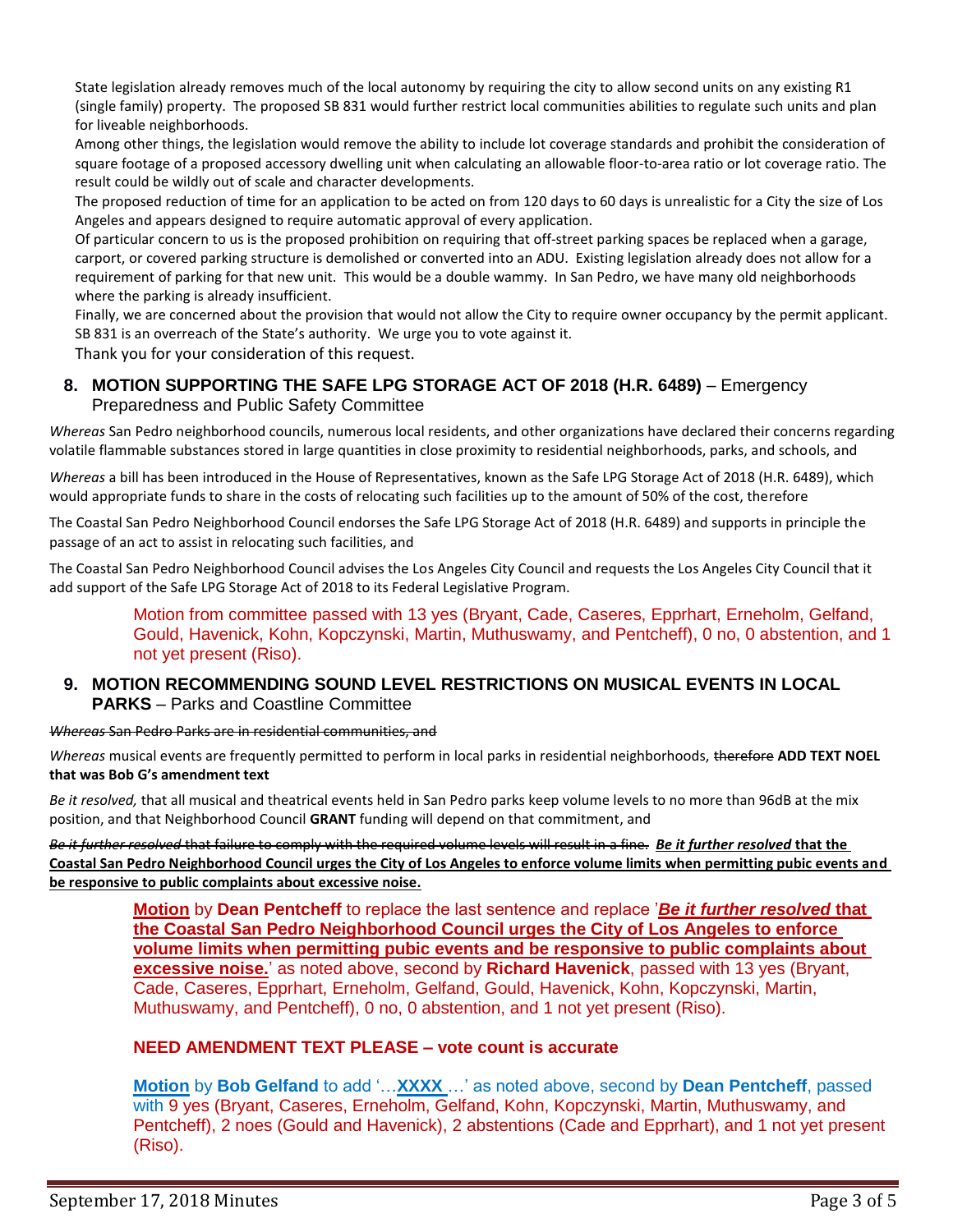**Motion** from committee as amended passed with 11 yes (Bryant, Erneholm, Gelfand, Gould, Havenick, Kohn, Kopczynski, Martin, Muthuswamy, and Pentcheff), 1 no (Caseres), 2 abstentions (Cade and Epprhart), and 1 not yet present (Riso).

#### **10. MOTION OPPOSING SUPPORT OF LOCAL EVENTS UNLESS REVENUES FROM THOSE EVENTS ARE INVESTED IN THE AREA** – Parks and Coastline Committee – Item tabled without objection.

*Whereas* our community resources are underfunded and not maintained properly, and

*Whereas* these resources are used by all Angelenos, and

*Whereas* local residents and visitors are exposed to health hazards caused by city neglect, in particular of public restrooms, therefore

*Be it resolved,* the Coastal San Pedro Neighborhood Council objects to events in our community that use our land and resources unless a substantial portion of the revenues generated from such events is used to maintain and improve the recreation and parks facilities in our area.

#### **11. COMMITTEE REPORTS**

- a. Budget & Finance Committee Chair Bob Bryant No new information
- b. Communications Committee Chair Shannon Ross Not present
- c. Emergency Preparedness and Public Safety Committee Chair Bob Gelfand No additional information
- d. Parks and Coastline Committee Chair Noel Gould No new information
- e. Planning and Transportation Committee Chair Mike Riso No new information
- f. Environment and Sustainability Committee Chair Anna Erneholm No new information
- g. Rules & Bylaws Chair Dean Pentcheff No new information
- h. Homelessness Committee Chair Kathleen Martin
	- i. Daniel Kohn gave a brief overview of the CD15 Working Group on Homelessness.
	- ii. Daniel Kohn reported that last week he toured a permanent supportive housing location in Watts that included wrap around services.
	- iii. Next meeting is Thursday, September  $20<sup>th</sup>$ , at  $7:00$  p.m. at Rancho San Pedro.
- i. Port Committee Chair Louis Dominguez Not present

# **12. TRESURER'S REPORT** – Louis Dominguez, Treasurer – Not present

*Budget and Finance (Consent Calendar)*

#### **13. APPROVAL OF MONTHLY EXPENDITURE REPORTS**

**14. APPROVAL OF MONTHLY EXPENSES**, including approval of Treasurer's payment of all recurring Neighborhood Council expenses including (but not limited to) Lloyd Staffing, The Mailroom, Angels Gate Cultural Center meeting expenses, vendor(s) for meeting refreshments, and office supplies.

#### **15. APPROVAL OF FUNDING REQUESTS RECEIVED FROM COMMITTEES**

a. Emergency Preparedness and Public Safety (\$2,500)

*Appropriation for an emergency preparedness fair*

*Whereas* the Northwest San Pedro Neighborhood Council has proposed that we co-sponsor an Emergency Preparedness Fair on or about the Third Saturday of February, 2019, and the NWSPNC has agreed to appropriate \$2500 from its funds for this fair, therefore

*Resolved,* The Coastal San Pedro Neighborhood Council agrees to be a cosponsor of the fair and hereby appropriates a sum not to exceed \$2500 as its share of the fair's costs, to be apportioned equally between CSPNC and NWSPNC for the following categories:

Six banners at \$100 each (total \$600)

Printing and advertising at \$500

Emergency preparedness kits to be given out, 300 kits at \$12.85 each for a total of \$3885

Total expenditure from both neighborhood councils: \$4985

*Further resolved,* the Coastal San Pedro Neighborhood Council shall transfer **an amount not to exceed** \$2,500 from Bookkeeping Expenses to Committee Expenses to cover this allocation.

b. Outreach (\$4,500) Newsletter

The Coastal San Pedro Neighborhood Council authorizes expenditure of an amount not to exceed \$3,000 for Perry Mailing Service for postage and mailing of the newsletter.

The Coastal San Pedro Neighborhood Council authorizes expenditure of an amount not to exceed \$1,500 for Reed Printing for printing of the newsletter.